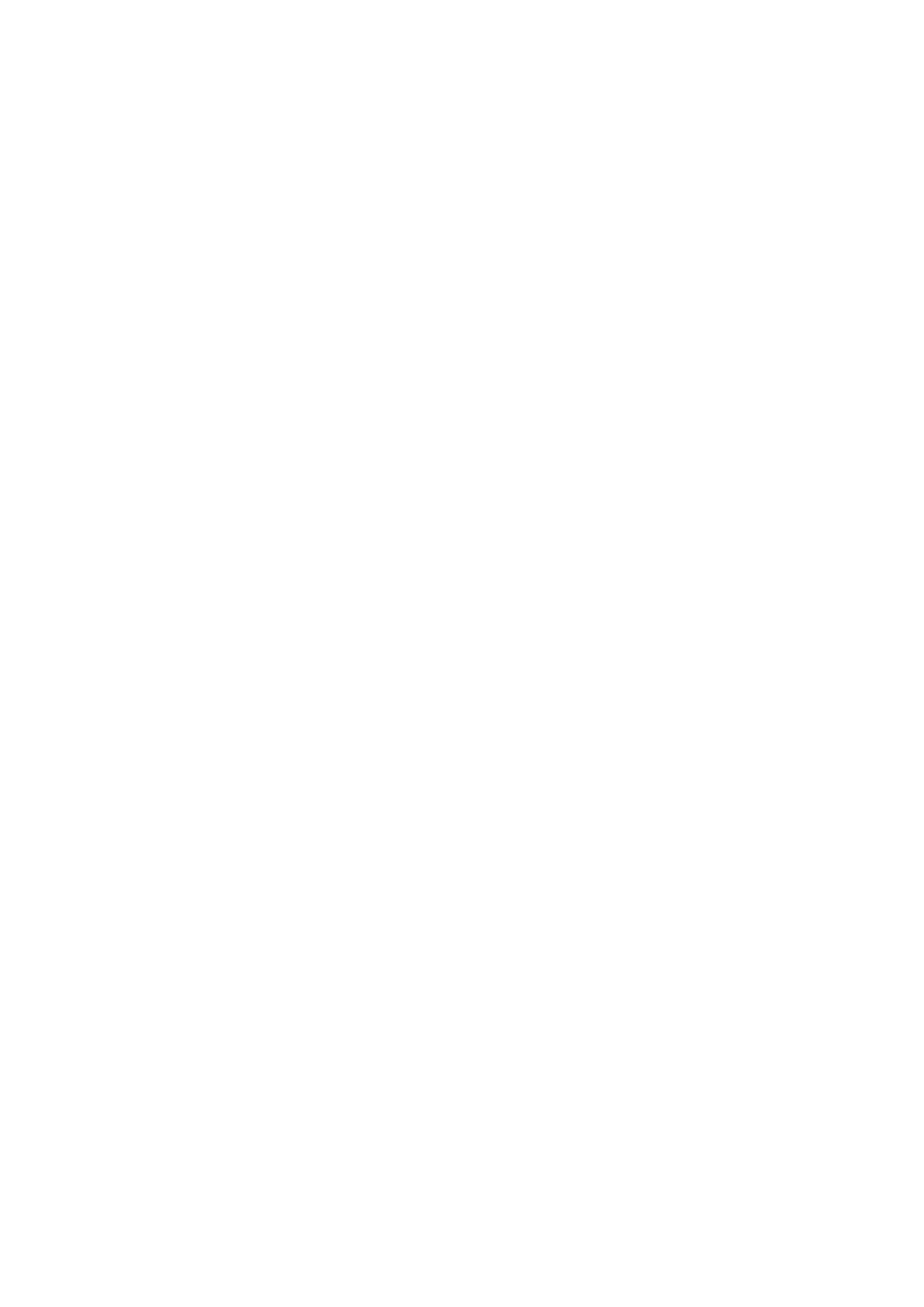companies that achieved positive financial result and the companies that achieved negative financial result, it is assumed that there is difference in indebtedness indicators between these two groups of companies at the statistically significant level.

The results of the Mann-Whitney U test in the context of testing differences in the average values of indebtedness indicators regarding the achieved financial result in the observed companies point out a statistically significant difference  $(p<0.05)$  in the following indebtedness indicators: Total debt in number of the years and Interest coverage ratio, while the differences in other indebtedness indicators were not statistically significant. Based on the results the second working hypothesis of this study can be accepted - that there is a difference in indebtedness indicators between the companies that achieved positive financial result and the companies that achieved negative financial result, whose equity shares are listed on the capital market in the Federation of BiH, that is, on the quotation market and free primary market on the SASE.

# **5. CONCLUSION**

The correlation analysis between profitability and indebtedness is an interesting scientifically question because it is the basic performance of business safety indicators, which are often set up as the main business objectives. For the purpose of this study profitability and indebtedness are measured by the traditional indicators (ratios) of financial statement analysis based on the accrual basis.

In the structure of the observed companies included in the sample, manufacturing companies dominate compared to trade and service companies. The results of the profitability analysis of the observed

companies show an acceptable level of profitability, with a positive trend. The results of the indebtedness analysis indicate that the observed companies are usually funded from their own capital resources rather than from external sources (liabilities). The trend analysis shows that the funding structure is stabile without significant fluctuations.

The results of the correlation analysis point out that there is a negative correlation between profitability indicators and indebtedness indicators in the observed companies, which is especially noticeable in the indebtedness indicators – Total debt in number of years and Interest coverage ratio.

The results of the analysis of differences in indebtedness indicators regarding profitability indicate that there is a difference in the indebtedness indicators - Total debt in number of years and Interest coverage ratio between the companies that achieved positive financial result and the companies that achieved negative financial result.

The results of the conducted research are consistent with the results of similar research and papers (Ching et.al. 2011; Bagchi et.al. 2012; Gropp & Heider 2009). A relatively small number of companies included in the sample is a certain limitation to the research, but this limitation is to some extent offset by observation through a relatively longer period of time. In subsequent studies, the emphasis can and should be on researching profitability and indebtedness measured by cash flow indicators, and on the comparative analysis of the obtained results with the results based on traditional indicators of financial statement analysis.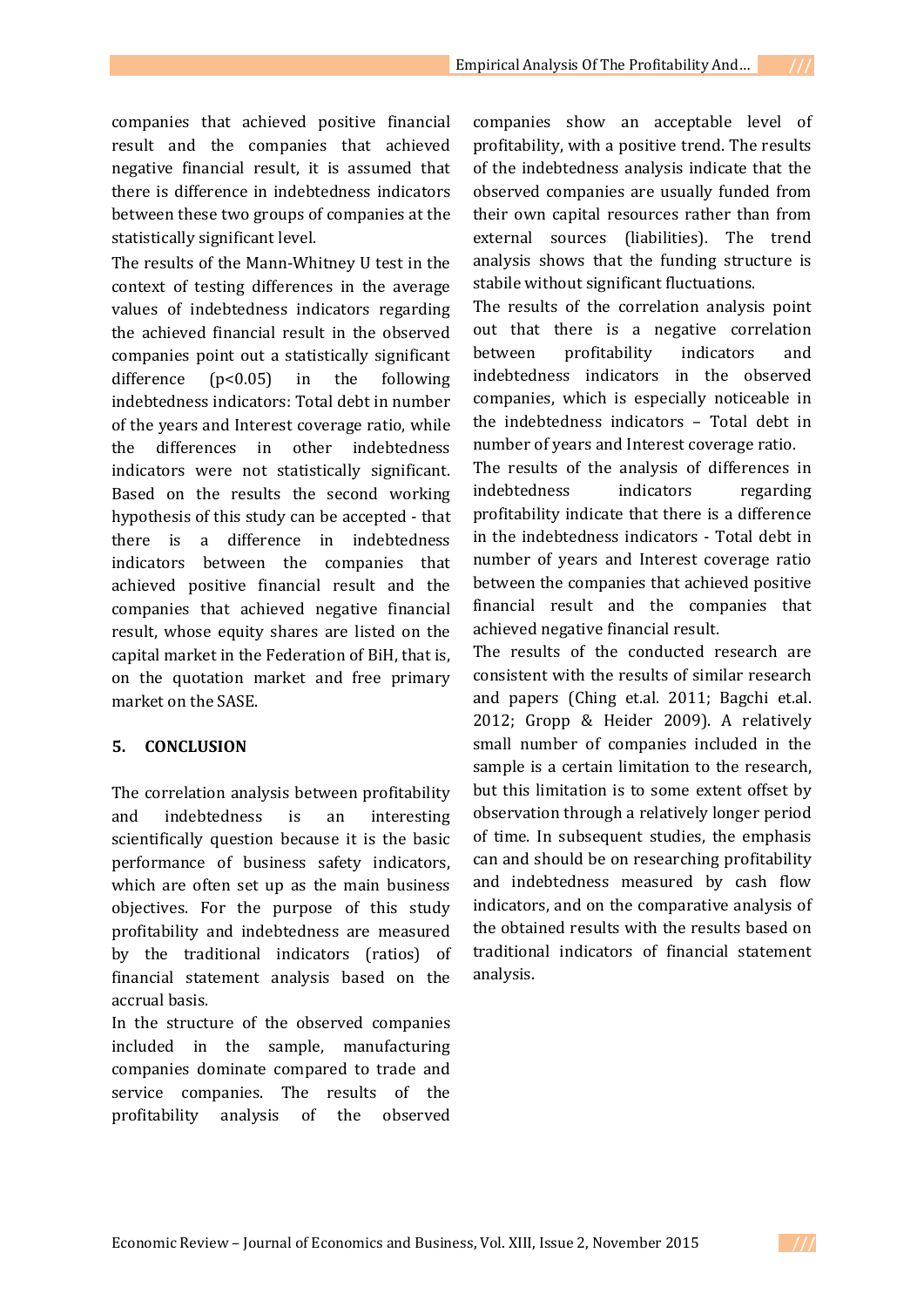## **BIBLIOGRAPHY**

### **Book:**

- 1. Belak, V. (1995): Managerial accounting, Accounting, auditing and finance – RRiF, Zagreb
- 2. Economic lexicon (1995), Lexicographic Institute "Miroslav Krleža" and Masmedia, Zagreb
- 3. Gibson, C. H. (2011): Financial Statement Analysis (12th Vol.). Canada: South-Western, Cengage Learning.
- 4. Greene, W. (2000): Econometric Analysis, Prentice Hall, Upper Saddle River, New Jersey
- 5. Gulin, D.; Tušek, B.; Žager, L. (2004): Business planning, control and analysis, Croatian Association of Accountants and Financial Experts, Zagreb
- 6. Orsag, S. (1997): Valuation of companies, Zagreb, Infoinvest ltd.
- 7. Robinson, T. R., Van Greuning, H., Henry, E., Broihahn, M. A. (2009): International Financial Statement Analysis, New Jersey: John Wiley & Sons, Inc
- 8. Tušek, B.; Žager, L. (2007): The Revision, second revised and expanded edition, Croatian Association of Accountants and Financial Experts, Zagreb,
- 9. Vidučić, LJ. (2008): Financial management, Audit, accounting and finance - RRiF, Zagreb
- 10. Palepu, K. G., Healy, P. M., Bernard, V. L., Peek, E. (2007): Business Analysis and Valuation: IFRS Edition - Test and Cases, London: Thomson Learning.
- 11. Žager, K.; Žager, L. (1996): Accounting standards, financial reporting and auditing, Engineering company Inc., Zagreb
- 12. Žager, L., et.al. (2008).: Analysis of financial statements, Masmedia, Zagreb
- 13. Žager, L., et.al. (1997): Accounting for non-accountants, Croatian Association of

Accountants and Financial Experts, Zagreb

14. Accounting and Auditing Law in FBiH  $($ "Off. Papers of FBiH", No. 83/09)

## **Journal article:**

- 15. Bhaskar Bagchi, Jayanta Chakrabarti, Piyal Basu Roy (2012): Influence of Working Capital Management on Profitability: A Study on Indian FMCG Companies, International Journal of Business and Management; Vol. 7, br. 22; 2012, pp. 1-10
- 16. Ching, H. Y., Novazzi, A., Gerab, F. (2011): Relationship between working capital management and profitability in Brazilian listed companies. Journal of Global Business and Economics, 3, pp. 74-86.
- 17. Enyi, E. P (2005.): Applying Relative Solvency to Working Capital Management, The Icfai University Press
- 18. Gropp, R.; Heider, F., (2009): The Determinants of Bank Capital Structure, Working Paper Series, September, No.1096
- 19. Ježovita, A.; Žagrer, L. (2014): Using profitability ratios to evaluate a firm's indebtedness, Proceedings of the Faculty of Economics Zagreb, year 12, No. 1., pp. 1-22
- 20. Lev,B. and Thiagarajan, S.R. (1993): Fundamental Information Analysis, Journal of Accounting Research 31, pp. 190-215.
- 21. Osborne, M., Fuertes, A.; Milne, A. (2011): Capital and Profitability in banking: Evidence from US banks. UK Financial Services Authority, London.
- 22. Wahlen, J. M., Baginski, S. P., Bradshaw, M. T. (2011). Financial Reporting, Financial Statement Analysis, and Valuation: A Strategic Perspective (7. Vol.), Mason: South-Western Cengage Learning.